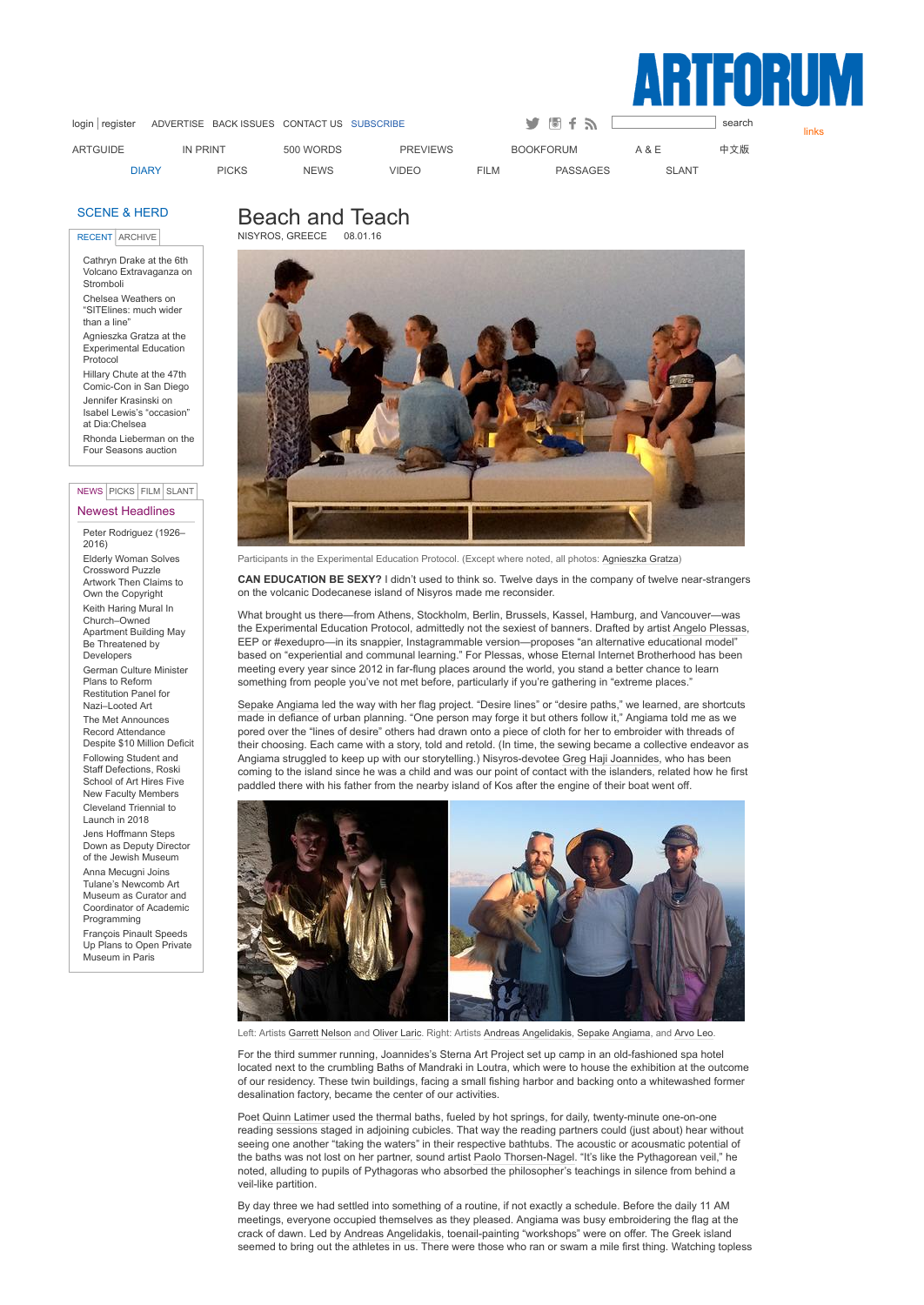artists [Oliver](http://artforum.com/search/search=%22Oliver%20Laric%22) Laric and Garrett [Nelson](http://artforum.com/search/search=%22Garrett%20Nelson%22) doing their pushups in the baking sun one morning, Angiama sighed: "I'm just so glad I wasn't born a boy."



Left: Urbanist Mia [Lundstrom](http://artforum.com/search/search=%22Mia%20Lundstrom%22) and writer Quinn [Latimer](http://artforum.com/search/search=%22Quinn%20Latimer%22). Right: Artist Paolo Thorsen-Nagel.

More structured learning activities, such as Plessas's own talisman-making workshop or Angelidakis's angerrelease exercises drawing on educational toy volcano molds, took place in a common room overlooking the Kos caldera with the volcanic islet of Strongili—the Round One—in its midst. This was as close to a classroom as it came.

On Bastille Day, the room was transformed as if by magic into a banqueting hall in one of the more spontaneous and enjoyable events the first week held in store for us. Orchestrated by Nelson, the evening began with cocktails and *dakos* (the Greek take on bruschetta) inspired by Pierre [Balmain](http://artforum.com/search/search=%22Pierre%20Balmain%22)'s Vent Vert salad from Alice B. Toklas's *Cook Book*. Following Nelson's readings of Mary [Oliver](http://artforum.com/search/search=%22Mary%20Oliver%22)'s poems as well as one of his own, we feasted on Oliver's July 14 salad, stuffed cucumbers, Greek eggplant gazpacho, and fried fish that Nelson had spent much of the day preparing with the artist Dora [Economou](http://artforum.com/search/search=%22Dora%20Economou%22).

Then came the party inside the ruined Baths lit up at night with sepia-colored street light, which melded beautifully with the designer gold suits Nelson (and some of us) sported for the catwalk for which we had been collectively recruited. And the group night skinny dip under the stars, once we were exhausted from dancing and Laric's DJing.

Much of the learning from one another happened at the beach. Although opinions were divided as to which is the best on the island, Pachia Ammos, a nude beach with a fine stretch of dark brown volcanic sand—too hot to walk on barefoot—was the default option for afternoon outings. It was there that Thorsen-Nagel got us to listen to the sea with a hydrophone by sticking two microphones into the wet sand.

The beach is also where we were all, one by one, initiated into the art of Brazilian jiu-jitsu by Laric, who sees its mechanics as the perfect antidote to the "ambivalence" (or did he mean ambiguity?) of his life as an artist. "I've seen him do it so many times I don't even find it erotic any more," Latimer pronounced as we saw from a little distance Laric teaching moves that could easily be mistaken for sex positions to Swedish urbanist Mia [Lundstrom.](http://artforum.com/search/search=%22Mia%20Lundstrom%22)



Left: Writer Tess Edmonson and artist Angelo [Plessas](http://artforum.com/search/search=%22Angelo%20Plessas%22). Right: Garrett [Nelson,](http://artforum.com/search/search=%22Garrett%20Nelson%22) Sepake [Angiama](http://artforum.com/search/search=%22Sepake%20Angiama%22), and [Oliver](http://artforum.com/search/search=%22Oliver%20Laric%22) Laric.

At the Bastille Day–themed dinner, Plessas reminisced about how he and Angelidakis—aka Pale Blue—met online and then, that very same day, IRL. This was on July 17, almost exactly seventeen years ago. A numerology workshop seemed in order. Instead, we marked the anniversary date with uncoordinated yet strangely consonant efforts, from flower garlands and bracelets to custom-made T-shirts and ice cream flavors named after Angelo (watermelon) and Andreas (Reese's Peanut Butter Cups) at our favorite ice cream place—an inspired idea by [Arvo](http://artforum.com/search/search=%22Arvo%20Leo%22) Leo, who was full of them.

The Experimental Educational Protocol evinced "the desire for broader regional feedback" from local residents and tourists alike. In some ways we got more than we'd bargained for. Just as we were getting ready for the opening at the Baths of Mandraki—bringing together material and immaterial traces of our activities—a spoof poster came to our attention. Modeled on the Sterna Art Project 2016 announcement posted around the island, the mock "Manifest of Abstract Engagement" listed Martin [Kippenberger,](http://artforum.com/search/search=%22Martin%20Kippenberger%22) Cheese Burger, and Anish [Kapoor](http://artforum.com/search/search=%22Anish%20Kapoor%22) among the participants.

That taught us.

*— [Agnieszka](http://artforum.com/contributors/name=agnieszka-gratza) Gratza*